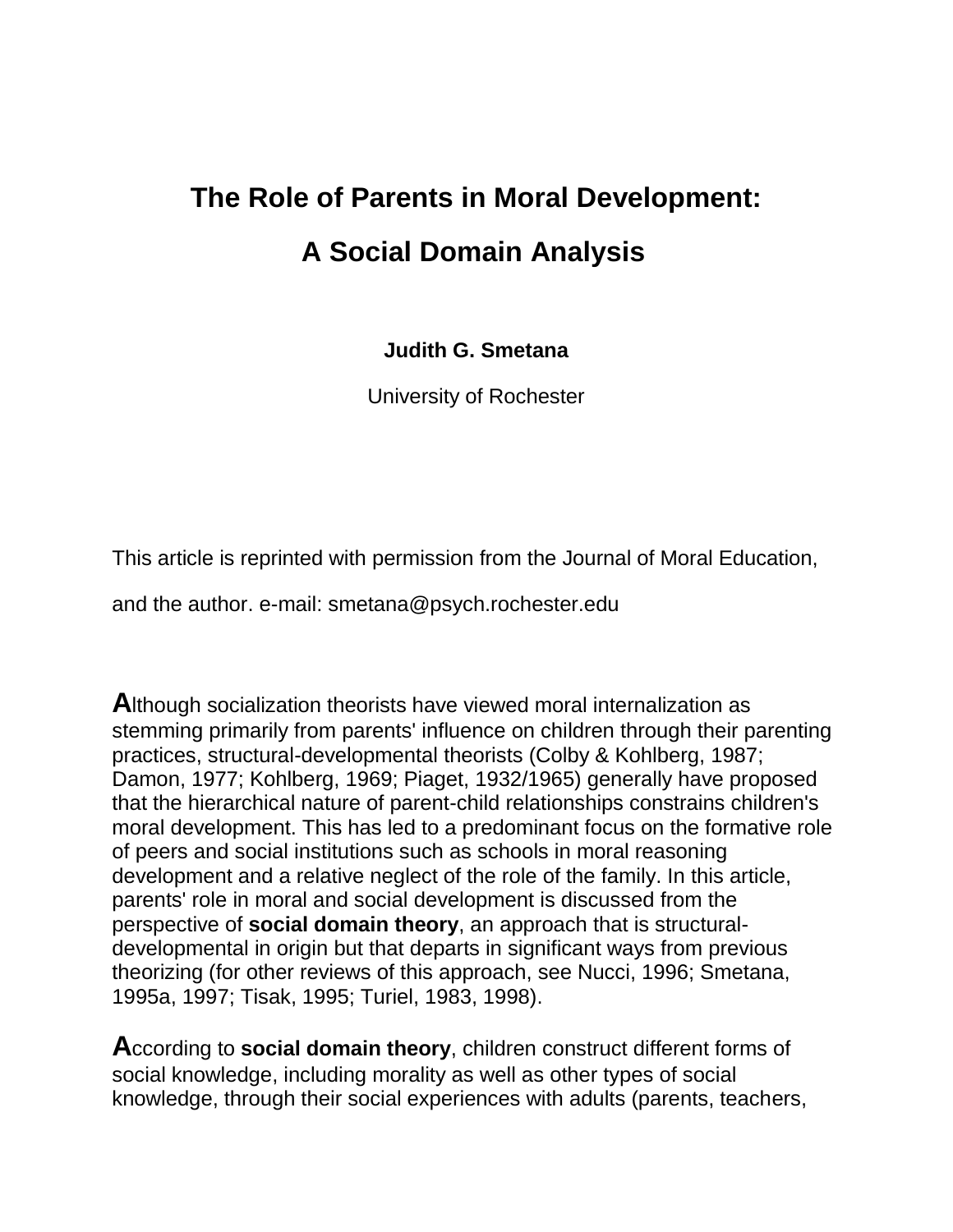other adults), peers, and siblings. In keeping with the focus of this special issue, this article focuses primarily on moral development. But to understand social domain theory, morality must be described in the context of, and as distinct from, other social-cognitive domains. Therefore, in the following sections, the broader framework of social knowledge domains is described briefly. Then, two propositions about the role of parents are elaborated in subsequent sections. First, it is proposed that the affective nature of parents' interactions may facilitate childrenís moral development, and specific affective mechanisms are described. Second, it is proposed that cognitive aspects of parents' interactions also facilitate children's moral development; the importance of providing domain-specific feedback regarding the nature of childrenís social interactions is discussed.

#### **Domains of social knowledge**

**A**ccording to social domain theory, the social world is not unitary. Children have qualitatively different social interactions that lead to the construction of different types of social knowledge systems, or domains of social knowledge. Thus, children's thinking about and actions in the social world are characterized by heterogeneity and the coexistence of different social orientations, motivations, and goals.

**Parents are concerned with ensuring children's welfare, protecting their rights,** and helping children learn how they ought to relate to others. According to social domain theory, these concerns are all aspects of the *moral* domain. Morality pertains to the system of rules that regulates the social interactions and social relationships of individuals within societies and is based on concepts of welfare (harm), trust, justice (comparative treatment and distribution), and rights. Morality is defined here as individuals' prescriptive understanding of how individuals ought to behave towards each other. Moral judgements are proposed to be obligatory, universalizable, unalterable, impersonal, and determined by criteria other than agreement, consensus, or institutional convention. (For greater elaboration of the criteria defining the domains and related empirical research, see Nucci, 1996; Smetana, 1995a, 1997; Tisak, 1995; Turiel, 1983, 1998.)

**A**lthough morality is constructed from children's reciprocal social interactions, not all social concepts are moral. Parents are also concerned with maintaining appropriate social behaviour and facilitating the smooth and efficient functioning of social interactions. According to social domain theory, these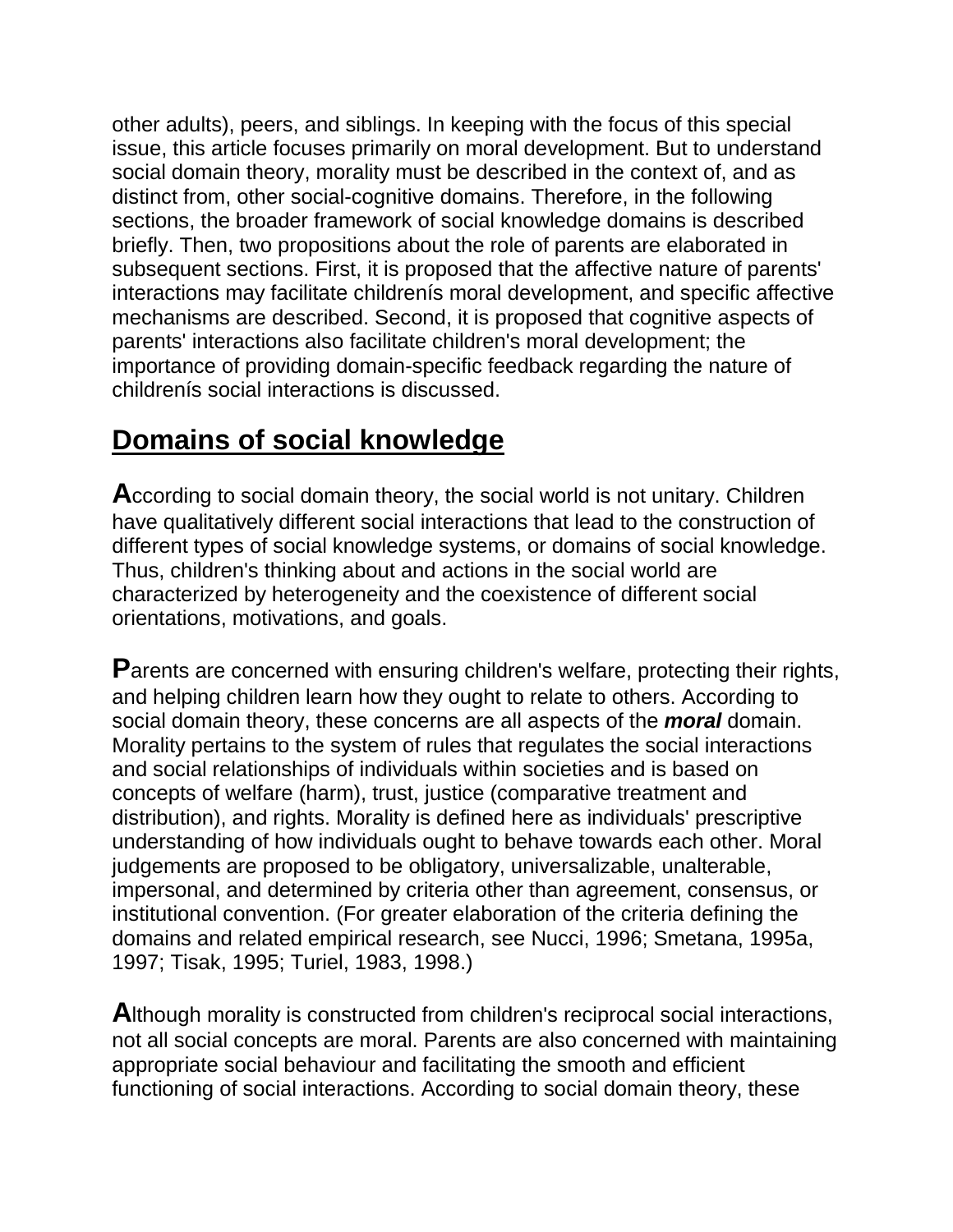concerns are aspects of individuals' understanding of social systems, social organizations, and social conventions, which are viewed as conceptually and developmentally distinct from an understanding of morality. *Social conventions* have been defined as the arbitrary, consensually determined rules, uniformities, and behaviours that coordinate the interactions of individuals within social systems and a set of expectations regarding appropriate behaviour. Conventions are hypothesized to be alterable, contextually relative, and contingent on the rules and dictates of authority.

**S**ocial interactions also may require an understanding of self and others as psychological systems. The*psychological* domain pertains to an understanding of self, identity, personality, and attributions regarding the causes of oneís own and othersí behaviour. Two aspects of the psychological domain have been distinguished. **Prudential** issues pertain to harm to the self, safety, comfort, and health. Like moral rules, prudential rules regulate acts that have physical consequences to persons. Whereas morality pertains to interactions among people, prudence pertains to acts that have immediate and negative consequences to the self. **Personal** issues pertain only to the actor and fall beyond the realm of conventional regulation and moral concern. Personal issues entail preference and choice pertaining to such issues as friends or activities, the state of one's body, and privacy. Personal issues are an aspect of the self that forms the boundary between the self and the social world, and these boundaries may be actively negotiated within families. Maintaining an arena of personal discretion is seen as representing an important aspect of the individualís autonomy or distinctiveness from others.

**T**raditional structural-developmental theories (Colby & Kohlberg, 1987; Kohlberg, 1969; Piaget, 1932/1965) have described moral development as a process of increasing differentiation between moral and nonmoral concepts, such as convention, prudence, and pragmatics. Social domain theory departs from this view by proposing that the moral, conventional, and psychological domains are separate, self-regulating developmental systems that are not developmentally ordered. Rather, they are hypothesized to coexist from early ages on, although concepts in each domain are seen to change qualitatively with age. A great deal of research (reviewed extensively in Nucci, 1996; Smetana, 1995a, 1997; Tisak, 1995; Turiel, 1983, 1998) has indicated that from early childhood through late adolescence, children distinguish the domains using the theoretical criteria outlined above. Although most of the available research has focused on white, middle-class children, there is a growing body of research in a range of cultures (including Brazil, Columbia, Israel, Hong Kong, China, Japan, Korea, India, Indonesia, Nigeria, and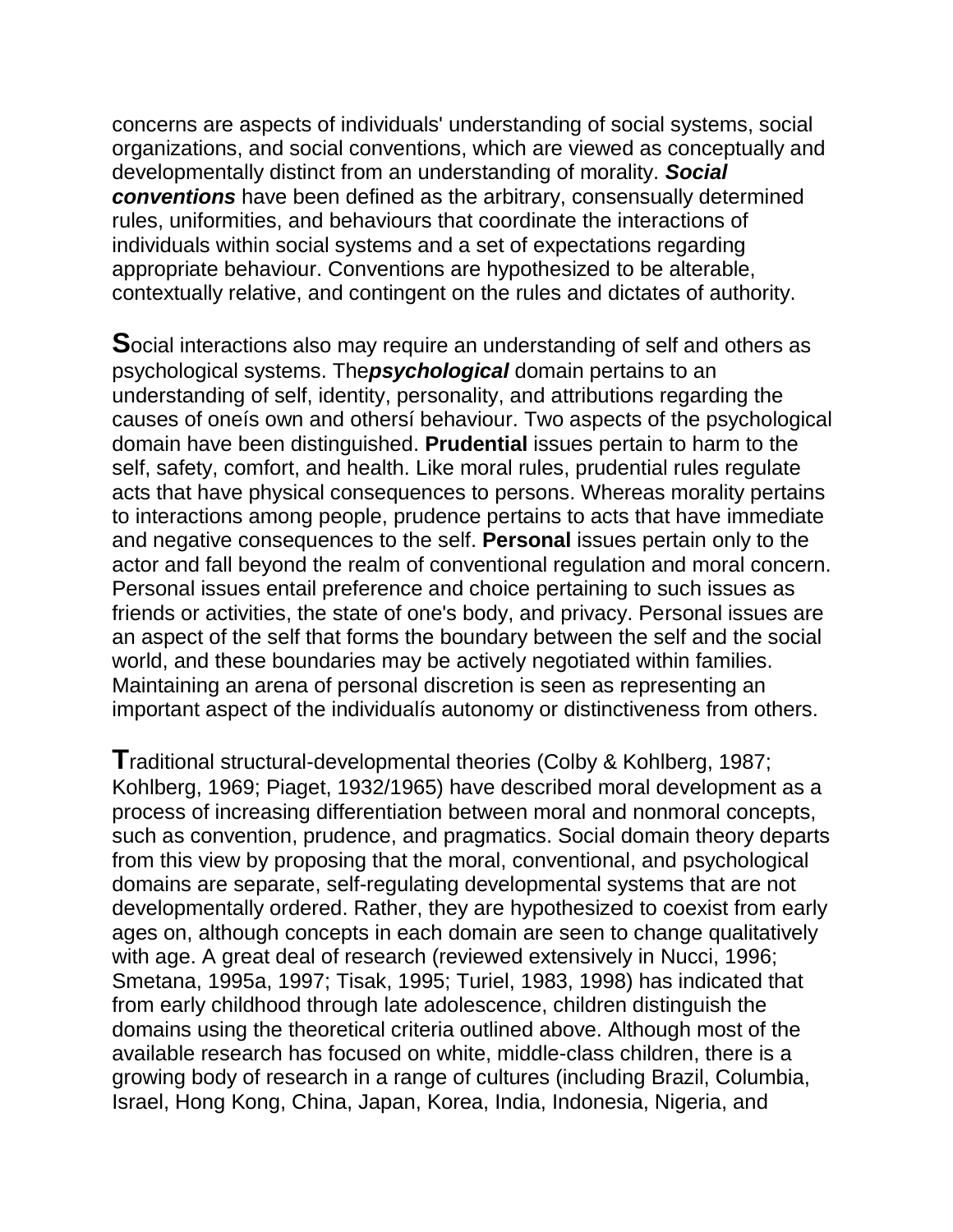Zambia), as well as research on children from varying social classes, religions, and ethnicities within the United States (see Smetana, 1995a; Turiel, 1998 for reviews) that provides broad support for these theoretical distinctions (while still allowing for cultural variations in the boundaries and content of the domains; see especially Nucci, 1996 and Turiel 1998 for discussions of cultural issues).

**M**ost of the theorizing from the social domain perspective has focused on children's development. A corollary assumption, however, is that parents' understanding of social rules, their child-rearing goals, and their views of and responses to children's transgressions likewise are differentiated by conceptual domain. Evidence for this assertion comes from a number of studies of adult and child responses to transgressions (reviewed in Smetana, 1995a), which indicates that parents respond differentially to transgressions in different domains, as well as from research indicating that parents' choice of discipline strategy depends on the nature of the misdeed (Grusec & Goodnow, 1994).

## **Experiential origins of morality**

**S**ocial domain theory focuses on children's active construction of knowledge from varied social experiences and different interaction partners, including parents as well as peers. Numerous studies have documented that young children have ample social experiences with physical and psychological harm, fair distribution, and the violation of rights through their experiences of rules, rule violations, misdeeds, and peer conflicts. These types of experiences are hypothesized to lead to the construction of moral concepts.

**M**ore specifically, children's experiences as participants in moral conflicts and as victims of and observers to moral transgressions lead to the construction of abstract notions of fair and unfair, right and wrong. Children generate an understanding of the wrongness of moral conflicts and rule violations from their experiences of the intrinsic features of those acts, such as their harm or unfairness. The proposition that social interactions form the experiential basis for the development of social knowledge has been tested by examining responses to childrenís naturally occurring social interactions. Researchers have looked for systematic patterns of social interactions that parallel hypothesized distinctions in social concepts. Correspondences between social interactions and social judgements are seen as demonstrating that social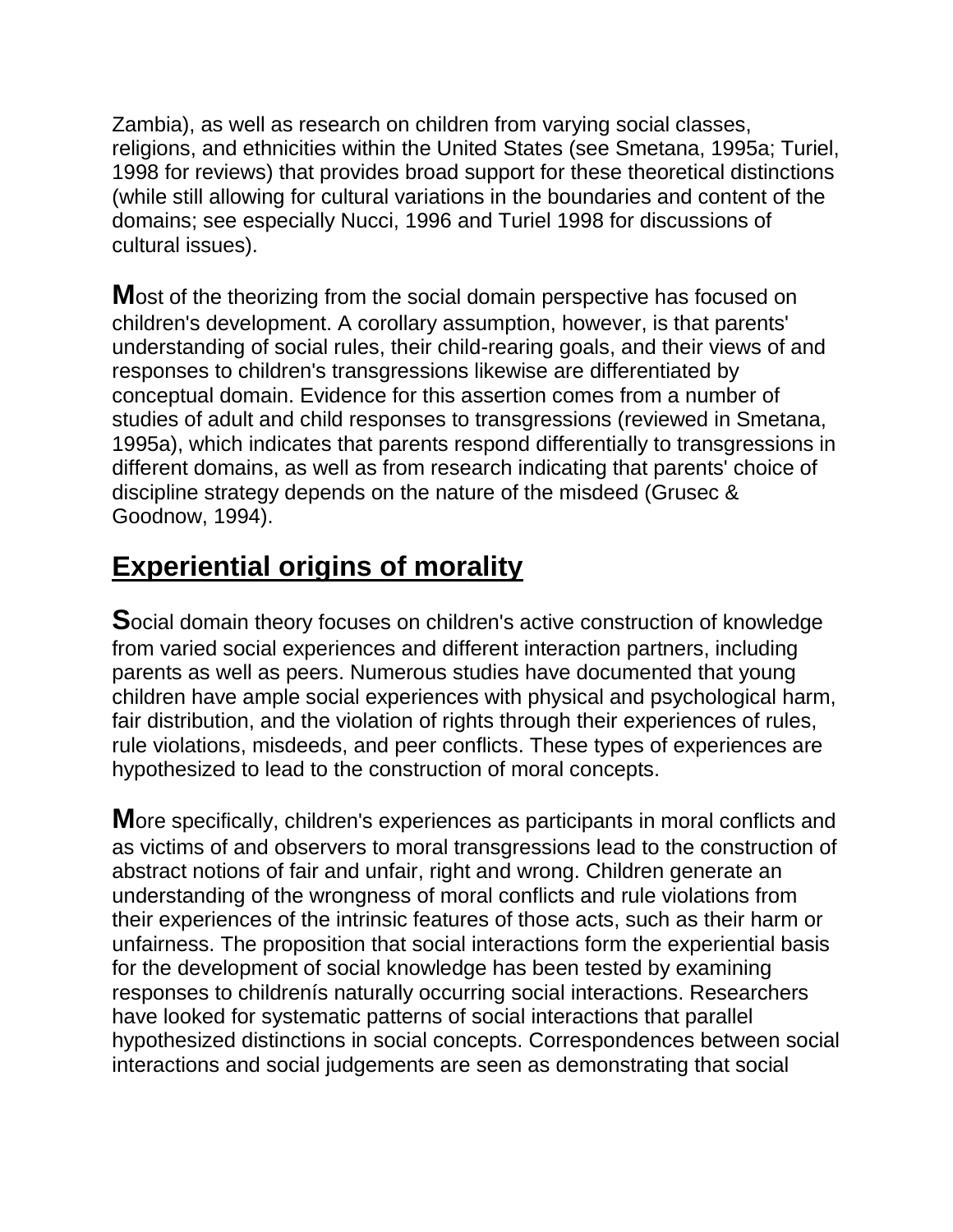interactions provide the experiential basis for the construction of social knowledge (Smetana, 1995a; Turiel, Smetana, & Killen, 1991).

**T**he results of numerous observational studies (again, reviewed in Smetana, 1995a, 1997) are consistent with Piaget (1932/1965) in demonstrating that children's conflicts over moral issues such as object possession (taking a toy or not sharing), rights, turn-taking, hurting, aggression, psychological harm (such as teasing and name-calling), and unkindness --all moral issues -- do occur primarily in interactions with peers (see Ross & Conant, 1992, for a review), often in free-play settings (Nucci & Nucci, 1982; Smetana, 1989). Furthermore, as Dunn and her colleagues have high-lighted, moral conflicts and interactions frequently arise between siblings (see Dunn & Slomkowski, 1992 for a review), whereas the available research has demonstrated that moral conflicts are relatively infrequent between parents and children (Ross & Conant, 1992; Smetana, 1989).

**M**oral conflicts are often resolved without adult intervention, leading some researchers to propose that peer conflicts play a positive role in children's moral development (Killen & Nucci, 1995). Research on naturally occurring social interactions among toddlers and school-age children (reviewed in Smetana, 1997) demonstrates that children (primarily the victims) respond to moral transgressions with statements of injury or loss, emotional reactions, and evaluations of rights, as well as with physical retaliation and commands to cease the offending behaviour. When adults do respond to moral breaches and conflicts, however, the research indicates that mothers (as well as teachers) typically focus on requests to take the victim's perspective and evaluations of rights. As elaborated in the following sections, both the affective context of these interactions and the cognitive features of parents' responses are important in the construction of more mature moral concepts.

### **The Role of Affect**

Affect may inform moral development in two ways. First, moral conflicts and misdeeds occur in the context of the broader affective climate of parent-child relations. A great deal of research suggests that the quality of the parent-child bond and the degree of warmth in the parent-child relationship (Bretherton & Waters, 1985) affect many different facets of children's development. **Indeed, one of the most consistent (and least anticipated) findings from research examining the family interactions that facilitate Kohlbergian moral reasoning stages is that the affective components of those**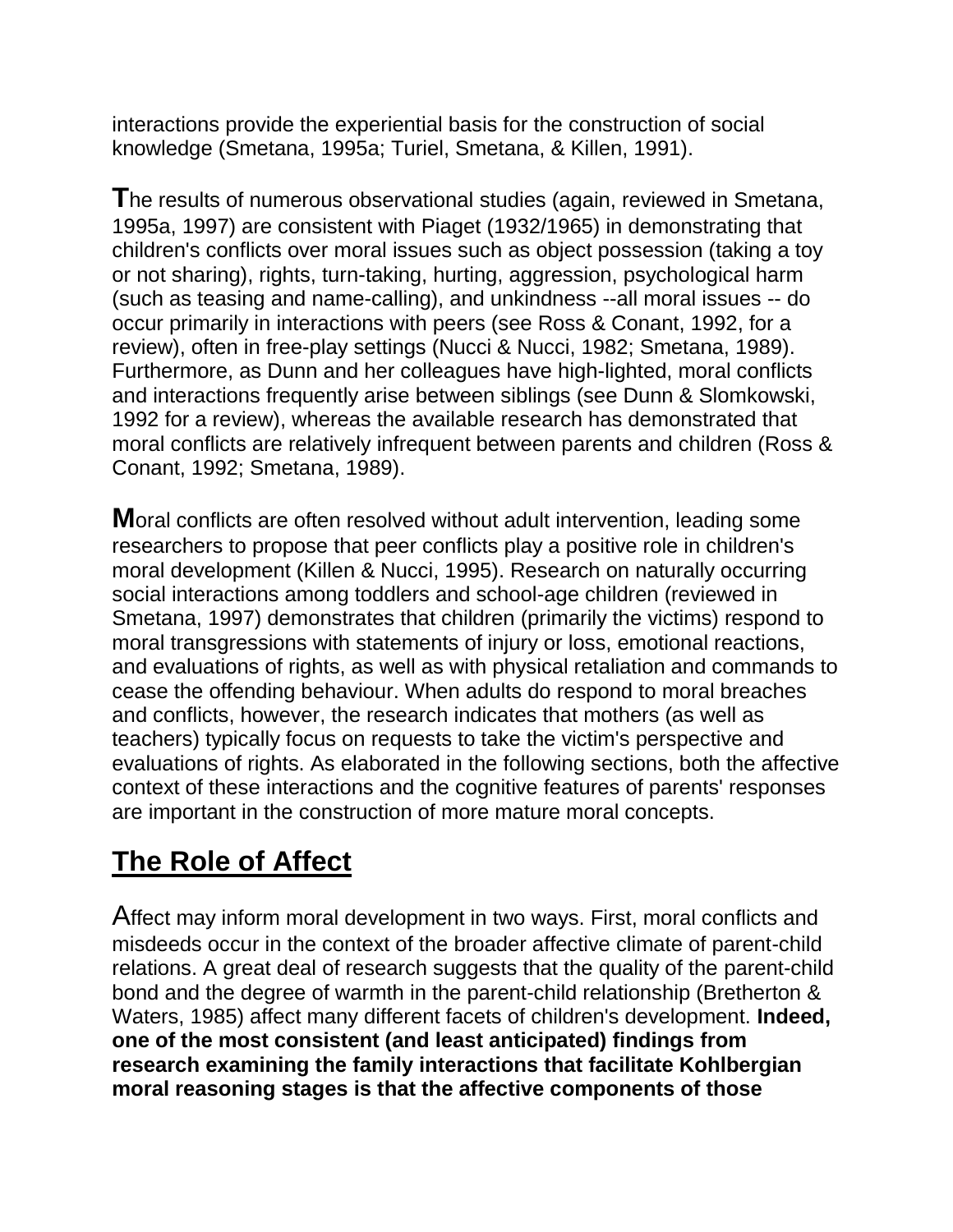**interactions, such as parental warmth, involvement, and support, are related to moral reasoning development (Hart, 1988; Powers, 1988; Walker & Taylor, 1991)**. Therefore, a warm, supportive bond between parents and children may enhance the likelihood that children are motivated to listen to and respond to parental messages.

**S**econd, affective reactions are an inseparable aspect of children's experiences of transgressions, and social interactions regarding moral rules, rule violations, and conflicts may be highly affectively charged. Parental affective reactions, in conjunction with reasoning, may facilitate childrenís understanding and encoding of moral and social rules. Research by Arsenio (reviewed by Arsenio & Lover, 1995) has shown that children may employ affective responses to transgressions to understand, differentiate, and remember moral and social events. Indeed, previous research indicates that maternal responses to moral transgressions accompanied by intense feelings leads to greater reparation among children than when cognitive messages are not so embellished (Grusec, Dix, & Mills, 1982; Zahn-Waxler, Radke-Yarrow, & King, 1979). Parents are more likely to employ negative affect, including dramatizations of distress (Zahn-Waxler & Chapman, 1982) and greater anger (Grusec et al., 1982) in response to moral than other transgressions. Such affective responses, used in conjunction with explanations that focus on others' welfare and rights, may increase the effectiveness of reasoning because it helps focus children on the harm or injustice they caused.

**H**owever, research also indicates that there are optimal levels of affective arousal. **Too much anger may be too negatively arousing and therefore may inhibit children's focus on others' feelings**. For instance, a great deal of recent work on vicarious emotional arousal has indicated that too much emotional arousal leads to self-oriented, aversive emotional reactions rather than other-oriented reactions such as sympathy (Eisenberg, Fabes, Bustamante, Mathy, Miller, & Lindholm, 1988).

**T**he assertion that affect may be an important component of moral development is consistent with Hoffman's (1991) proposal that witnessing another individual in distress leads to empathic arousal. However, Hoffman has proposed a developmental sequence wherein empathy is transformed with age. In contrast, the view articulated here is that children's affective experiences are part of and influence children's understanding and encoding of moral transgressions, but that conceptual knowledge, not emotional responses, is transformed with age.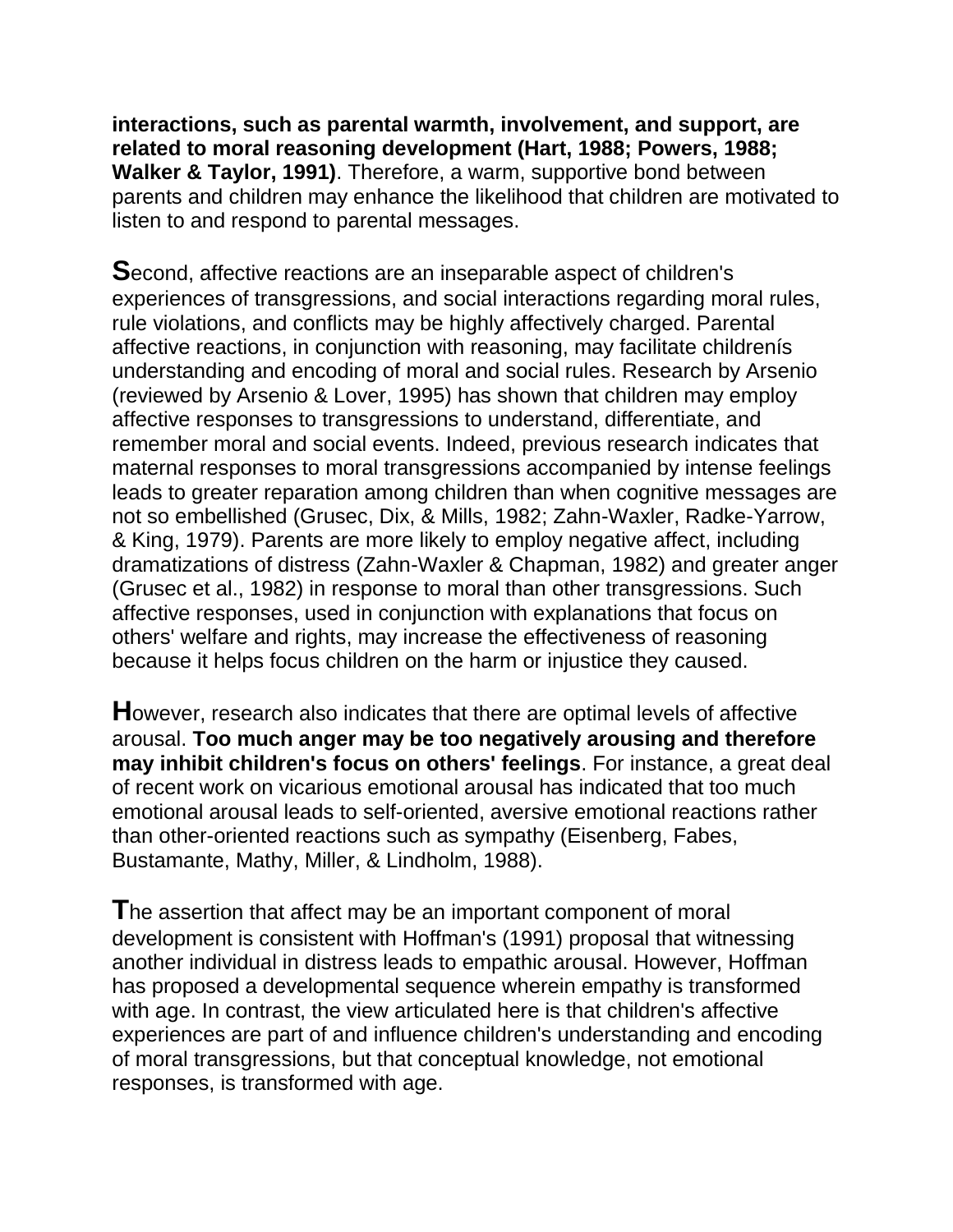# **Cognitive aspects of parents' interactions**

**T**here is also an important cognitive component to parents' interactions with their children that may facilitate children's moral development. Research indicates that children may obtain information about transgressions from varied sources, including observations and direct experiences with moral transgressions. **However, direct experiences are not the only sources of moral and social development, nor are they always the most desirable or effective source**. In the social domain view, parents' communications with their children are one aspect of children's social experiences that may be used in the construction of moral knowledge. By explaining the reasons for rules and responding appropriately to moral violations, parents can facilitate moral development by stimulating children to think reflectively about their actions.

**T**his assertion implies that the more explicit parents are about the nature of the event and why a behaviour is expected or a misdeed is wrong, the more effective such messages might be, particularly for young children (but see Grusec & Goodnow, 1994, for an analysis of situations when more indirect approaches may be more effective). This suggests, in turn, that reasoning, explanations, and rationales will be more effective than other types of disciplinary strategies in facilitating children's moral development, as well as development in other domains.

**A**lthough a great deal of developmental research has advocated the use of reasoning as a disciplinary strategy, others have asserted that reasoning is a broad and poorly defined category (Grusec & Goodnow, 1994). **The social domain view adds specificity to our understanding of reasoning as an effective parenting practice by suggesting that reasoning will be effective only if it is coordinated with the domain of the act under consideration, because only such explanations would provide the child with domain-relevant information**.

**M**ore specifically, to effectively facilitate moral development, explanations of moral rules and responses to moral violations need to highlight the consequences of the acts for others' rights and welfare. Support for this assertion has been found in previous research, which indicates that parental reasoning, and in particular, other-oriented reasoning (Hoffman, 1970), is associated with greater moral internalization and the development of concern for others (Hoffman & Saltzstein, 1967; Zahn-Waxler & Chapman, 1982;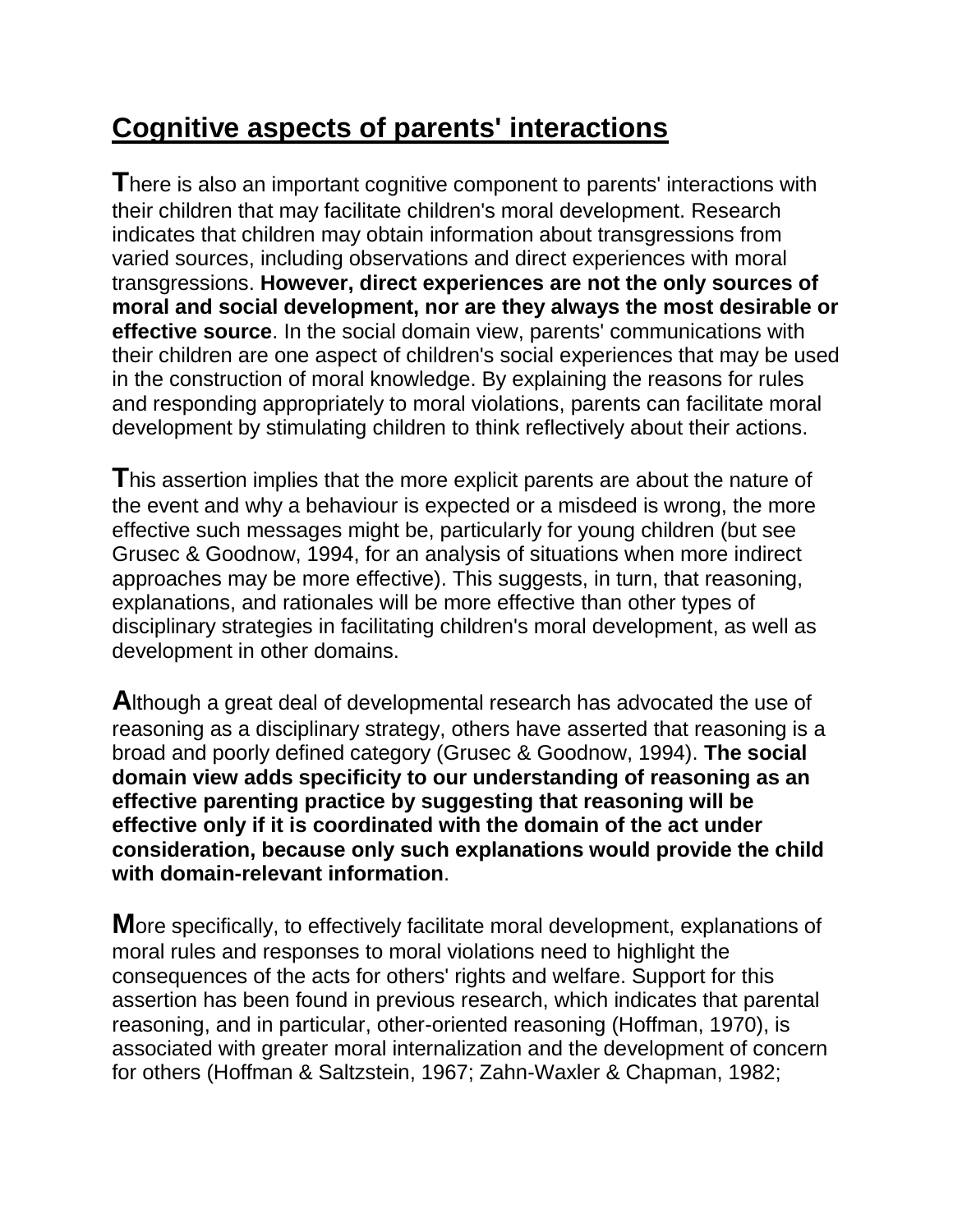Zahn-Waxler et al., 1979), as well as greater resistance to temptation (Kuczynski, 1982).

**O**bservational studies of responses to transgressions (reviewed in Smetana, 1995a, 1997) indicate that mothers (and other adults) naturally coordinate their explanations with the nature of the misdeed. They rarely focus on the intrinsic consequences of acts for others (a moral concern) in response to conventional events, nor do they reason about social order (a conventional concern) in response to moral transgressions. Considered alone, these findings do not definitively support the assertion that responses that are coordinated with the domain of the transgression are perceived as more appropriate by children. However, several experimental studies have tested this proposition more explicitly.

**The results of several studies suggest that children actively evaluate social messages in terms of their domain appropriateness and reject messages that are domain inappropriate and inconsistent with the nature of the event (Killen, Breton, Ferguson, & Handler, 1994; Nucci, 1984)**. In one study, children evaluated teacher responses to moral and conventional transgressions that were concordant, discordant, or undifferentiated with respect to the domain of the transgression (Nucci, 1984). For instance, children evaluated statements focusing on the intrinsic features of acts (e.g., the harm or injury they caused) in response to moral or conventional transgressions (considered a domain-appropriate or domaininappropriate response, respectively). Conversely, they evaluated statements indicating that the act was creating disorder in response to moral transgressions (domain-inappropriate) or conventional transgressions (domain-appropriate). Children rated domain-appropriate teacher responses (and the teachers themselves) more favorably than domain inappropriate or domain-undifferentiated teacher responses (and teachers). Similar findings were obtained in a more recent study of preschool childrenís evaluations of teacher responses to peer conflicts (Killen et al., 1994) and replicated in a study of Japanese preschoolers in Tokyo (Killen & Sueyoshi, 1995). Therefore, these studies indicate that across ages, children make prescriptive judgements about adults as social agents and evaluate adult messages in terms of their domain appropriateness.

**S**ocial domain theory also suggests that effective parental reasoning needs to consider the child's developmental status. At the most basic level, parental reasoning may not be effective until young children develop the verbal capacities to comprehend such messages. Studies suggest that during the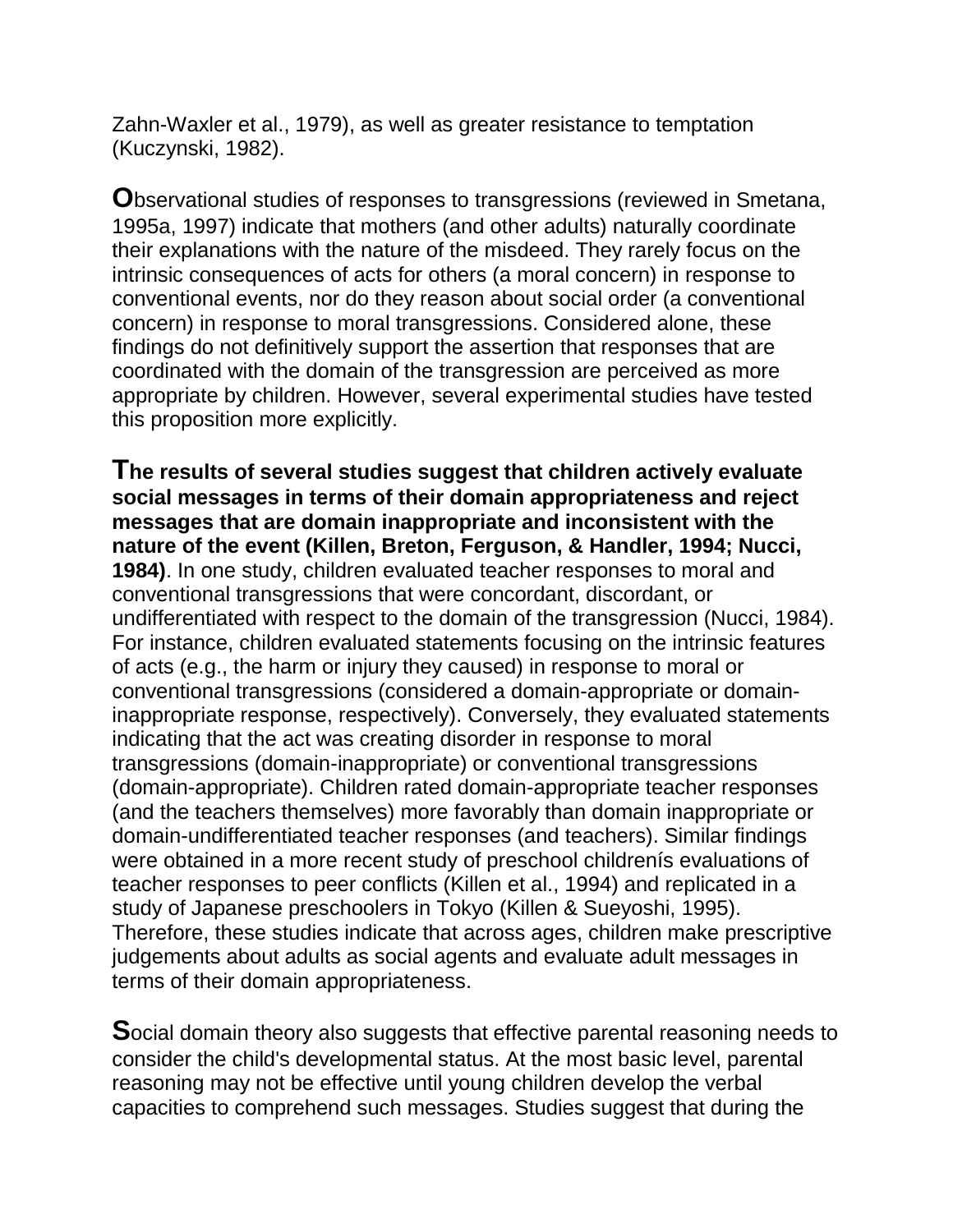second year of life, parents shift from employing physical strategies for intervening in children's transgressions to employing verbal strategies (Dunn & Munn, 1987). These findings suggest that parents naturally respond to developmental changes in childrenís comprehension, but they also may reflect parents' increasing expectations for morally and conventionally appropriate behaviour (Kuczynski, 1984; Smetana, 1989).

**S**tructural-developmentalists have provided evidence that reasoning slightly above the childís own level stimulates development, although research has varied as to the degree of discrepancy that is optimal. The findings suggest that parents' messages need to be somewhat more sophisticated than children's level of understanding, but not so much above that children will assimilate parental messages to their own level. **Research also indicates that parents typically do accommodate their level of reasoning to their childís level when reasoning about actual moral dilemmas in their children's lives (Walker & Taylor, 1991)**.

**T**hese findings and the research reviewed previously on reasoning provide an additional explanation for the consistent associations found between authoritative parenting and moral internalization (Baumrind, 1989; Steinberg, Mounts, Lamborn, & Dornbusch, 1991). **Recent research indicates that authoritative, authoritarian, and permissive parents differ in the domain appropriateness of their social judgements (Smetana, 1995b)**. In contrast to other parents, authoritarian parents of adolescents (as assessed by a global parenting inventory) were found to moralize social-conventional acts in their judgements and justifications; for instance, they treated conventional transgressions such as cursing and putting elbows on the table as prescriptive acts that were obligatory and universally wrong. Authoritarian parents also were more likely than other parents to treat personal issues (such as choice of clothes and hairstyle and how to spend allowance money) and friendship issues (such as choice of friends) as conventional and legitimately subject to their authority (rather than as personal and up to the child). Taken together findings are consistent with Baumrindís description of authoritarian parents as moralizing, overintrusive (especially in terms of the child's personal domain), and valuing obedience as a virtue (Baumrind, 1989). Permissive parents, in contrast, were more likely than other parents to construct broad boundaries of personal discretion for their children and treat a range of issues, including personal, prudential, and friendship issues as personal for the child.

#### **Only authoritative parents drew clear boundaries between moral, conventional, and personal issues in ways that were consistent with**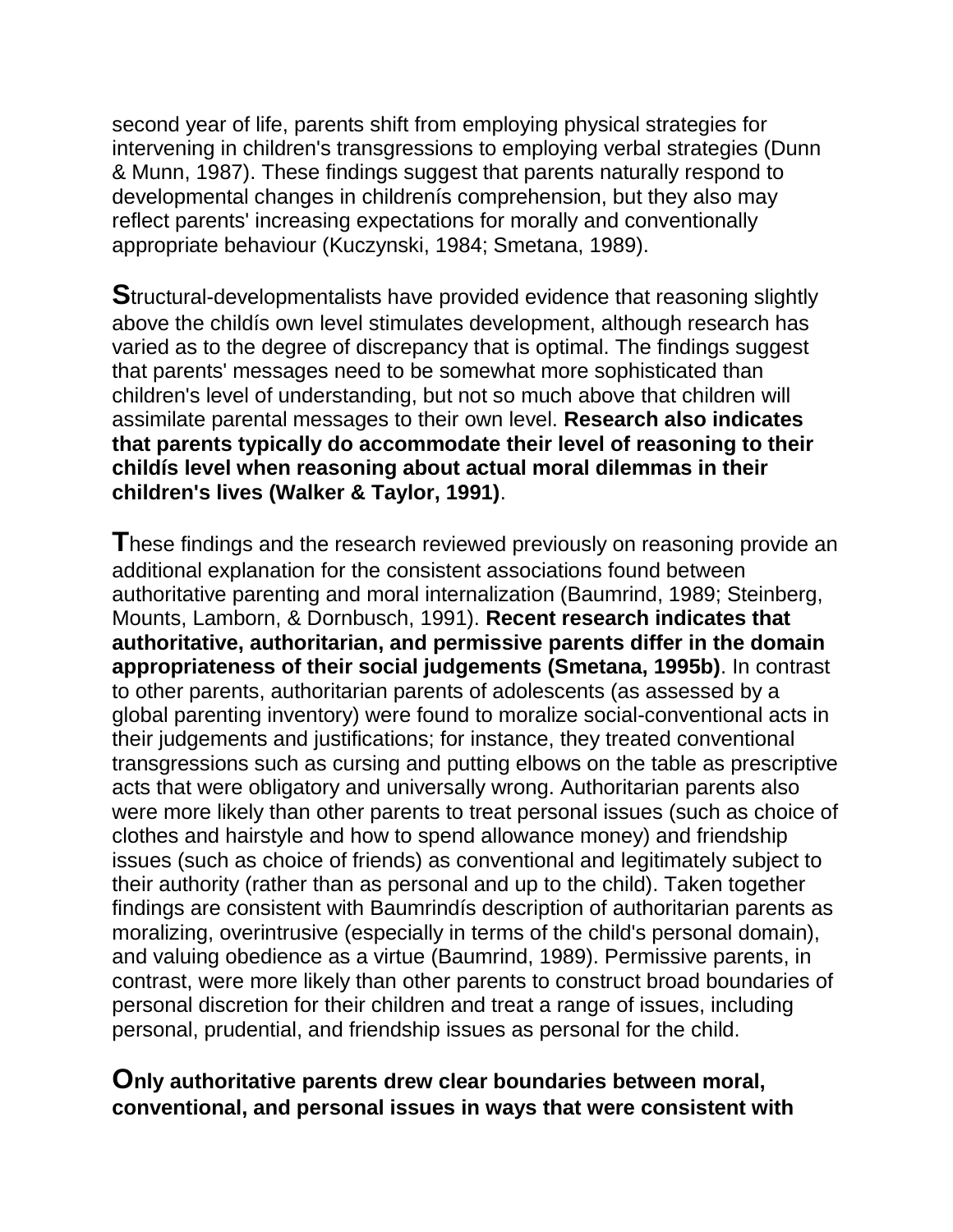**domain-theoretical expectations**. These parents clearly distinguished moral and conventional regulations, but they also were responsive to the child's need for an arena of personal control and choice, treating personal issues as adolescents' personal prerogatives. At the same time, they treated friendship and multifaceted issues, defined as issues containing both conventional and personal components (such as the child's room, which can be seen as either the child's personal territory or part of the household) as conventionally regulated. These findings are consistent with Baumrind's (1989) assertion that authoritative parents negotiate more with their children, but they also suggest that parents negotiate primarily over personal issues.

**Social domain theory also accounts for the consistent finding (Hoffman & Saltzstein, 1967; Zahn-Waxler et al., 1979) that power assertion is associated with poorer moral internalization**. Some forms of power assertion, such as commands, statements of rules, references to parental authority, and some types of sanctions may be ineffective in inhibiting antisocial behaviour or facilitating moral development simply because they fail to communicate the reasons for the rule or prohibition. This may explain why power assertion successfully terminates unwanted behaviour and induces short-term compliance but does not facilitate moral maturity (Kuczynski, 1984). **More extreme forms of power assertion, for instance, responses that are extremely negative, angry, or coercive, may scare the child and threaten the childís sense of security (Grusec & Goodnow, 1994), thereby hindering the child's moral development**.

**P**arent-child relations also may influence children's social understanding in more subtle ways. As others have noted (Okin, 1989; Turiel, 1998), families consist of complex social arrangements that entail hierarchical social roles and power relationships. In most families, there are gender (as well as parentchild) inequalities in the distribution of power, the way resources are allocated, and how opportunities (for instance, for work or recreation) are encouraged or discouraged (Okin, 1989; Turiel, 1998). Children (and adults) do not necessarily accept these structural arrangements as given. An emerging body of research (reviewed in Turiel, 1998) suggests that children and adults also construct notions of the fairness of different social arrangements and that these evaluations depend on oneís position in the social hierarchy. Those in more subordinate roles (e.g., females), who may experience greater restrictions in their choices and freedoms as a function of their social position, tend to evaluate social practices as more unfair than do those in more dominant positions, who may be accorded greater entitlements and choices (Wainryb & Turiel, 1994). Thus, children receive many tacit social messages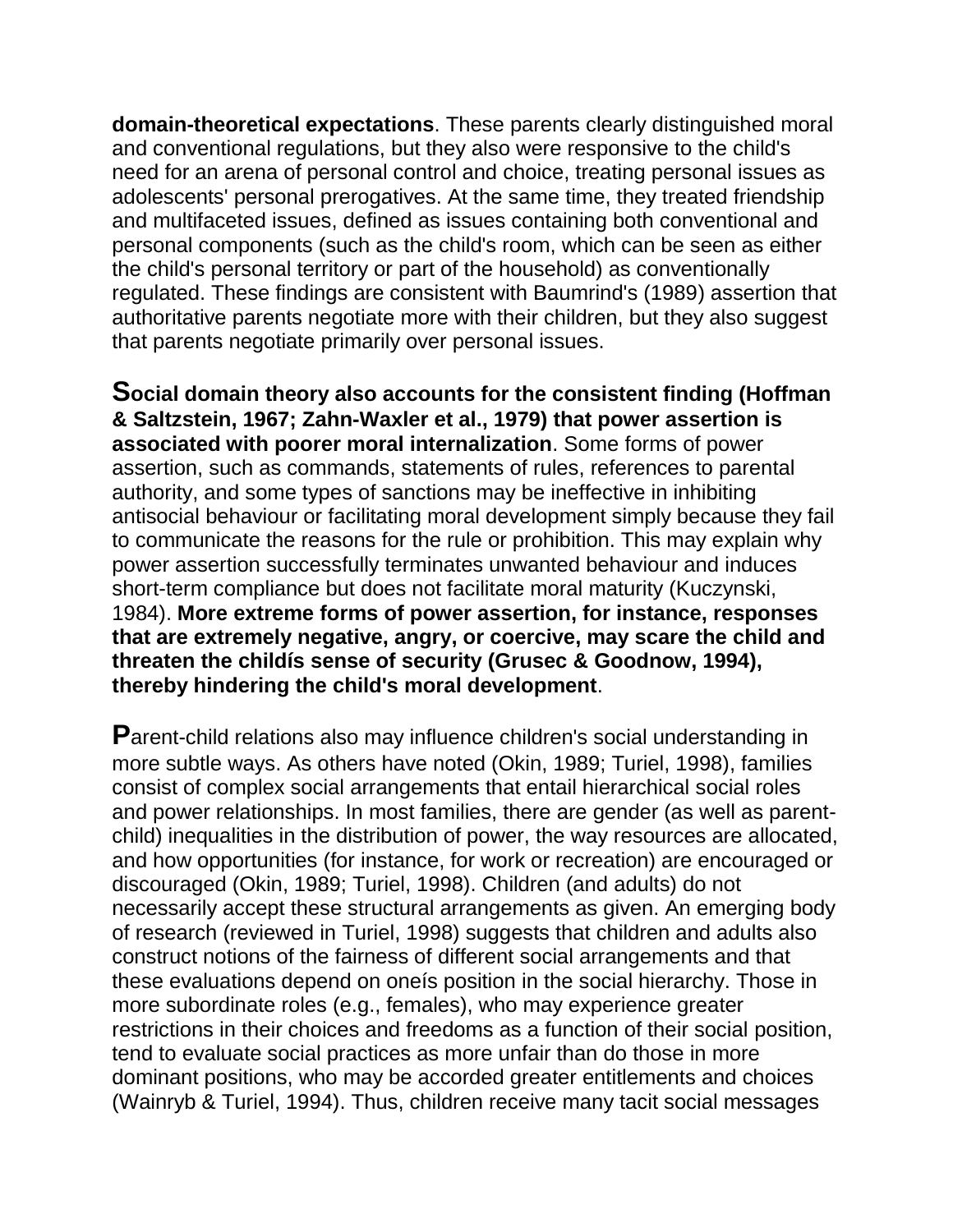that may be used to construct moral knowledge. Furthermore, the results indicate that individuals do not unquestioningly accept the social messages they receive.

## **Conclusions**

**T**o summarize, in prohibiting actions, giving instructions, and responding to transgressions, parents are an important and, because of their emotional bonds to their children, valued source of children's social experiences that lead to the construction of moral concepts throughout childhood and adolescence. In the view outlined here, parents are not the sole sources of influence on childrenís moral development, nor is morality seen as directly transmitted by parents; moral transgressions and conflicts are seen as originating primarily in interactions with peers and siblings. Rather, parents underscore and amplify the lessons that are constructed from these interactions.

**P**arents are centrally important by virtue of their concern with their child's development and welfare, their affective relationship and extensive interaction history with their child, and their ability to provide the types of interactions that facilitate moral development. The research reviewed here suggests that parents' responses to children's transgressions and moral disputes and their explanations of the reasons for rules and expectations may facilitate children's moral development. The proposition that parents' domain appropriate and developmentally sensitive reasoning and explanations helps to promote childrenís moral understanding is consistent with previous research from socialization perspectives (see Grusec and Goodnow, 1994) but expands on this prior research by providing greater specificity regarding the types of reasons that may effectively stimulate development. Reasoning and explanations must be domain-appropriate to help children focus on the consequences of their actions for others and delivered at a cognitive level that is comprehensible to the child.

**T**his prescription does not mean that effective facilitation of moral development necessarily entails rational discourse devoid of affect. As the research reviewed here demonstrates, affect is an important component of these social interactions. Parents' affective reactions to children's behavior - including negative affect, within reasonable limits -- in conjunction with reasoning, may facilitate children's moral development by signaling to children that parents' messages require attention. Although the focus here has been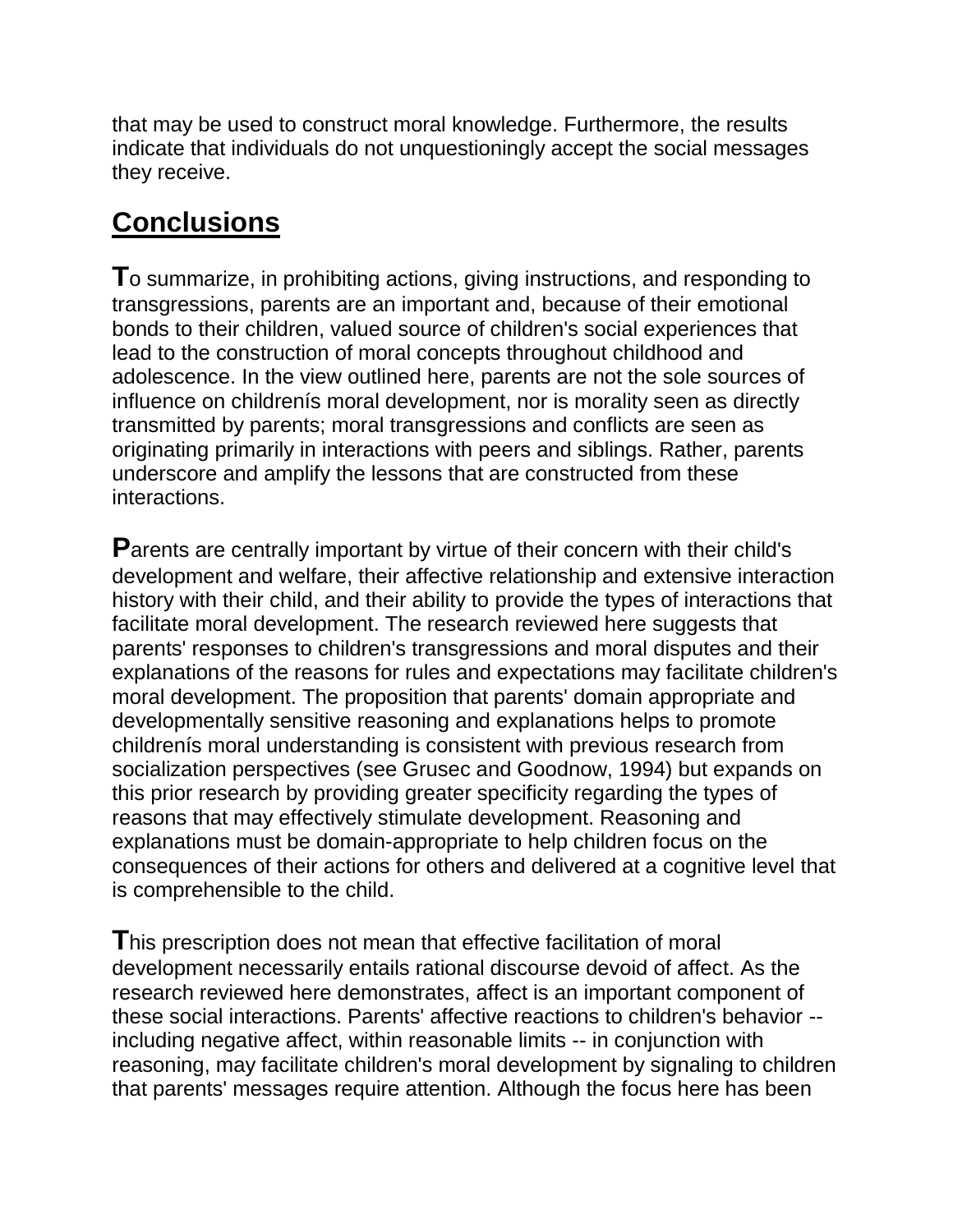on parenting, it should be clear that the same prescriptions are relevant to school-based moral education curricula (see Nucci, 1989 for a description of such an approach to moral education).

**A**s noted earlier, much of the research discussed here has been conducted on white, middle-class American children, and more research on children from different cultures, as well as children from diverse groups within the United States is needed. The social judgments of individuals within and across cultures are heterogeneous and contain diverse social orientations that may involve conflicting concerns with justice, interpersonal obligations, conventions, autonomy, personal choice, and personal entitlements. Research needs to examine how these different social concepts are applied in different social and societal arrangements. Finally, although more research is needed to test the propositions advanced here, social domain theory resuscitates parents' positive role in children's moral development from a constructivist perspective.

#### **References**

ARSENIO, W.F. & LOVER, A. (1995) Childrenís conceptions of sociomoral affect: Happy victimizers, mixed emotions, and other expectancies, in: M. KILLEN & D. HART (Eds), Morality in Everyday Life, pp. 87-128 (Cambridge, Cambridge University Press).

BAUMRIND, D. (1989) Rearing competent children, in: W. DAMON (Ed.) Child Development Today and Tomorrow, pp. 349-378 (San Francisco, Jossey-Bass).

BRETHERTON, I. & WATERS, A. (Eds) (1985) Growing points of attachment theory and research,Monographs of the Society for Research in Child Development, serial no. 29.

COLBY, A. & KOHLBERG, K. (1987) The Measurement of Moral Behavior (Vols. 1-2) (New York, Cambridge University Press).

DAMON, W. (1977) The Social World of the Child (San Francisco, Jossey Bass).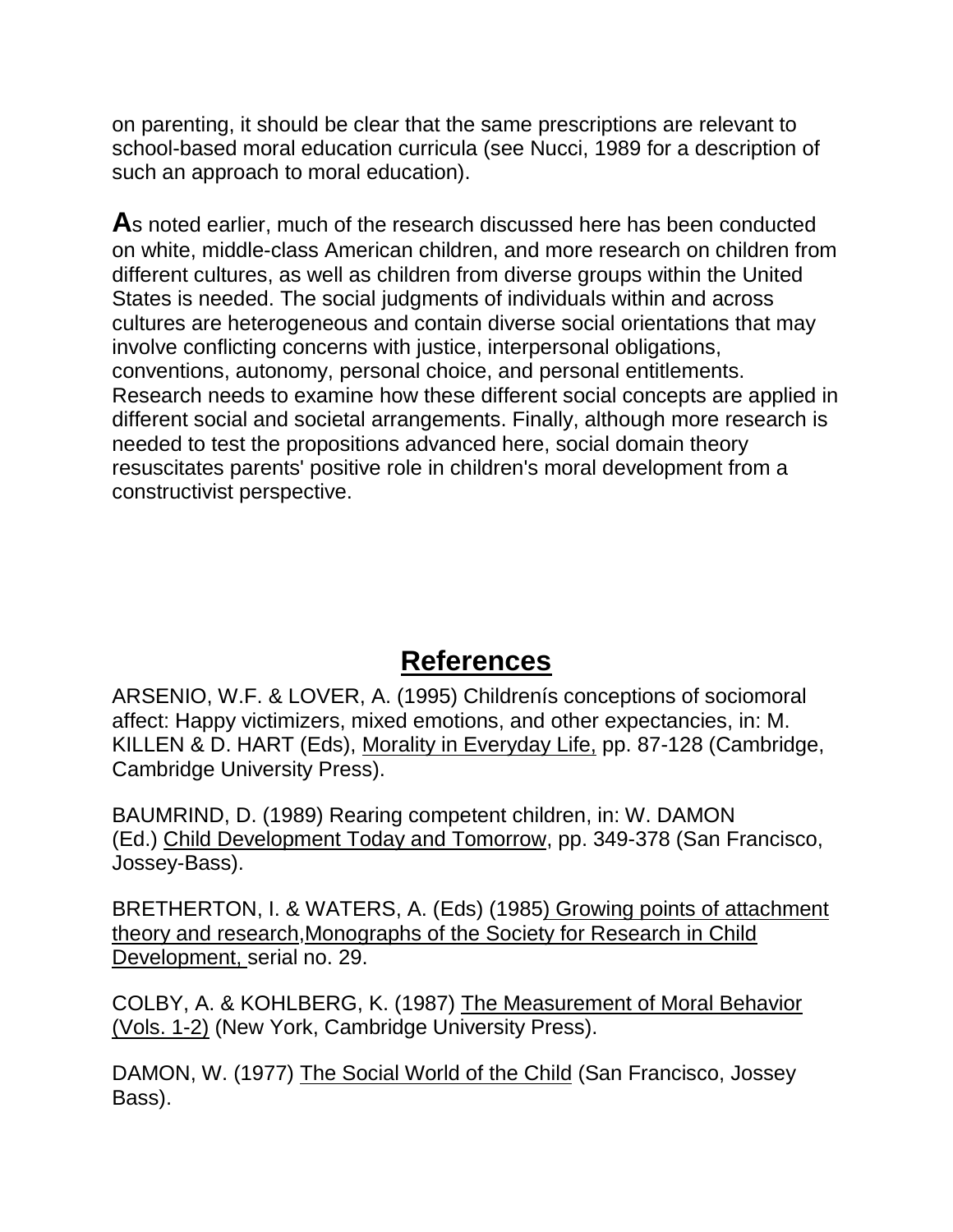DUNN, J. & MUNN, P. (1987) The development of justifications in disputes. Developmental Psychology, 23, pp. 781-798.

DUNN, J. & SLOMKOWSKI, C. (1992) Conflict and the development of social understanding, in: C.U. SHANTZ & W. HARTUP (Eds), Conflict in Child and Adolescent Development, pp. 70-92 (Cambridge, Cambridge University Press).

EISENBERG, N., FABES, R.A., BUSTAMENTE, D., MATHY, R.M., MILLER, P.A., & LINDHOLM, E. (1988) Differentiation of vicariously induced emotional reactions in children. Developmental Psychology, 24, pp. 237-246.

GRUSEC, J.E., DIX, T., & MILLS, R. (1982) The effects of type, severity, and victim of childrenís transgressions on maternal discipline. Canadian Journal of Behavioural Science, 14, pp. 276-289.

GRUSEC, J.E. & GOODNOW, J.J. (1994) Impact of parental discipline methods on the childís internalization of values: A reconceptualization of current points of view. Developmental Psychology, 30, pp. 4-19.

HART, D. (1988) A longitudinal study of adolescentsí socialization and identification as predictors of adult moral judgment development. Merrill-Palmer Quarterly, 34, pp. 245-260.

HOFFMAN, M.L. (1970) Moral development, in: P.H. MUSSEN (Ed.), Carmichaelís Manual of Child Psychology, Vol. 2, pp. 261--300 (New York, Wiley).

HOFFMAN, M.L. (1991) Empathy, social cognition, and moral action, in: W.M. KURTINES & J.L. GEWIRTZ (Ed.), Handbook of†Moral Behavior and Development, Vol. 1: theory, pp. 275-301 (Hillsdale, Erlbaum).

HOFFMAN, M.L. & SALTZSTEIN, H.D. (1967) Parent discipline and the childís moral development.Journal of Personality and Social Psychology, 5, pp. 45-57.

KILLEN, M., & NUCCI, L.P. (1995). Morality, autonomy, and social conflict, in: M. KILLEN & D. HART (Eds), Morality in Everyday Life, pp. 52-86. (Cambridge, Cambridge University Press).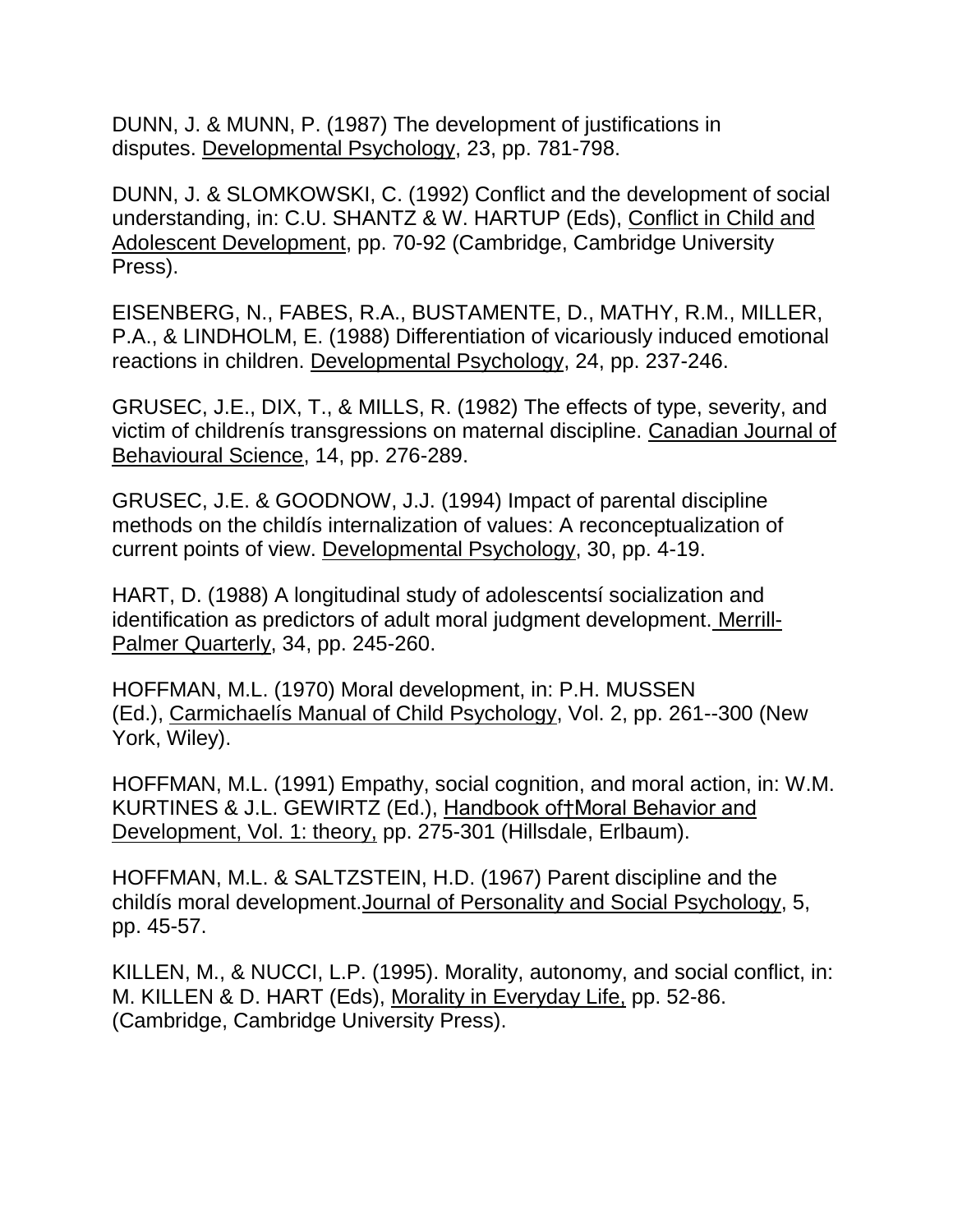KILLEN, M., BRETON, S., FERGUSON, H., & HANDLER, K. (1994) Preschoolersí evaluations of teacher methods of intervention in social transgressions. Merrill-Palmer Quarterly, 40, pp. 399-415.

KILLEN, M., & SUEYOSHI, L. (1995) Conflict resolution in Japanese social interactions. Early Education and Development, 6, pp. 317-334.

KOHLBERG, L. (1969) Stage and Sequence: the cognitive-developmental approach to socialization, in: D. GOSLIN (Ed.), Handbook of Socialization Theory and Research, pp. 347-480 (Skokie, Rand McNally).

KUCZYNSKI, L. (1982) Intensity and orientation of reasoning: Motivational determinants of childrenís compliance to verbal rationales. Journal of Experimental Child Psychology, 34, pp. 357-370.

KUCZYNSKI, L. (1984) Socialization goals and mother-child interaction: Strategies for long-term and short-term compliance. Developmental Psychology, 20, pp. 1061-1073.

NUCCI, L.P. (1984) Evaluating teachers as social agents: Studentsí ratings of domain appropriate and domain-inappropriate teacher responses to transgressions. American Educational Research Journal, 21, pp. 367-378.

NUCCI, L.P. (1989) Challenging conventional wisdom about morality :The domain approach to values education, in L.P. NUCCI (Ed.), Moral Development and Character Education: a dialogue, pp. 183-203 (Berkeley: McCutcheon).

NUCCI, L,P. (1996) Morality and personal freedom, in: E. REED, E. TURIEL, & T. BROWN (Eds),Knowledge and Values, pp. 41-60 (Hillsdale, Erlbaum).

NUCCI, L.P. & NUCCI, M.S. (1982) Children's responses to moral and socialconventional transgressions in free-play settings. Child Development, 53, pp. 1337-1342.

OKIN, S.M. (1989) Justice, Gender, and the Family (New York, Basic Books).

PIAGET, J. (1932/1965) The Moral Judgment of the Child (New York, Free Press).

POWERS, S.I. (1988) Moral judgment development within the family. Journal of Moral Education, 17, pp. 209-219.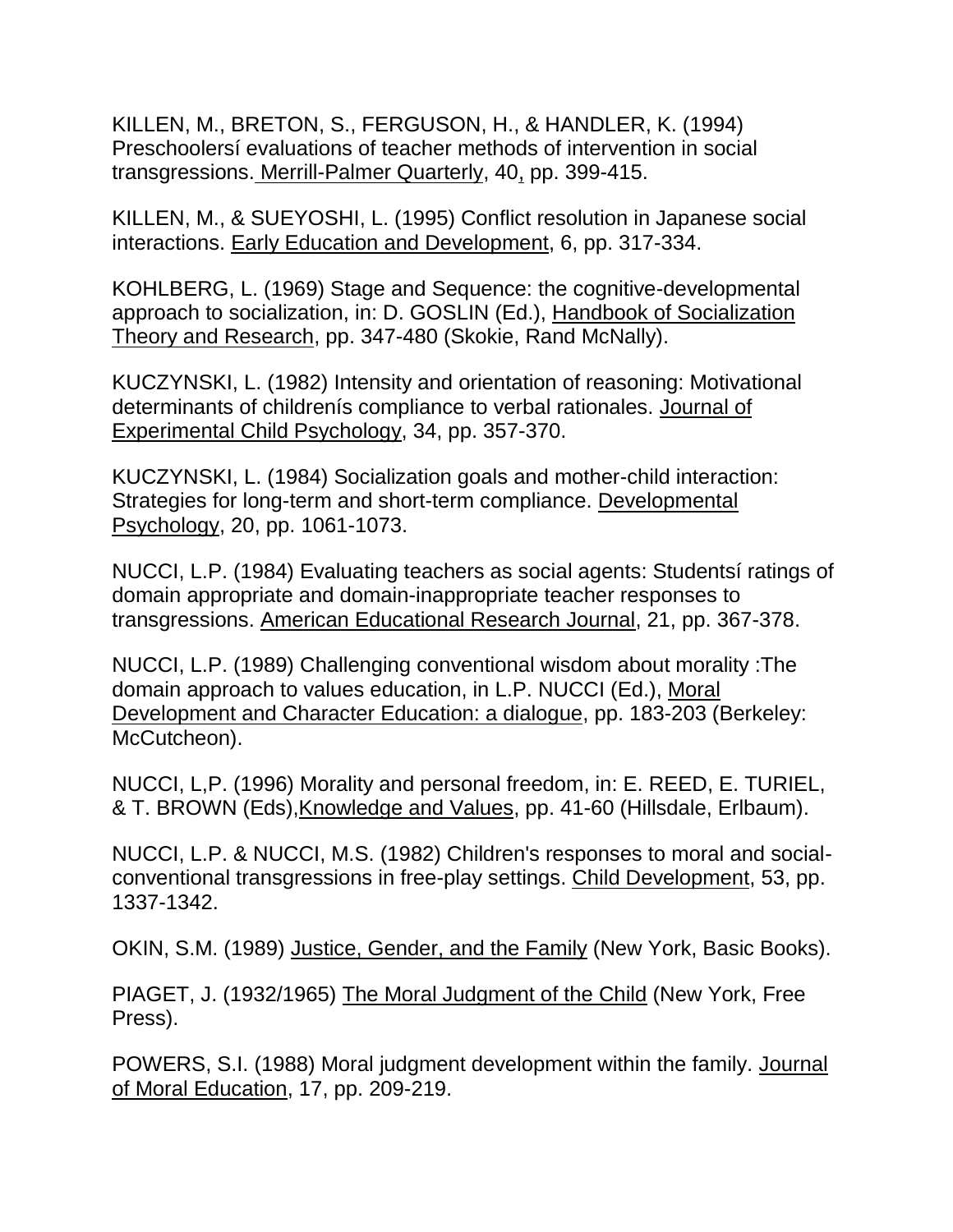RADKE-YARROW, M., & KING, R.A. (1979) Child rearing and children's prosocial initiations towards victims of distress. Child Development, 50, pp. 319-330.

ROSS, H. & CONANT, C. (1992) The structure of early conflict: Interaction, relationships, and alliances, in: C.U. SHANTZ & W. HARTUP (Eds), Conflict in Child and Adolescent Development, pp. 153-185 (Cambridge, Cambridge University Press).

SMETANA, J.G. (1989) Toddlers' social interactions in the context of†moral and conventional transgressions in the home. Developmental Psychology, 25, pp. 499-508.

SMETANA, J.G. (1995a) Morality in context: Abstractions, ambiguities, and applications, in: R. VASTA (Ed.), Annals of Child Development, Vol. 10, pp. 83-130 (London, Jessica Kinglsey).

SMETANA, J. G. (1995b) Parenting styles and conceptions of parental authority during adolescence.Child Development, 66, pp. 299-316.

SMETANA, J.G. (1997) Parenting and the development of social knowledge reconceptualized: A social domain analysis, in: J.E. GRUSEC & L. KUCZYNSKI (Eds), Parenting and the Internalization of Values, pp. 162-192 (New York, Wiley).

STEINBERG, L., MOUNTS, N.S., LAMBORN, S.D., & DORNBUSCH, S.M. (1991) Authoritative parenting and adolescent adjustment across varied ecological niches. Journal of Research on Adolescence, 1, pp. 19-36.

TISAK, M. (1995) Domains of social reasoning and beyond, in: R. VASTA (Ed.), Annals of child development, Vol. 11, pp. 95-130 (London, Jessica Kingsley).

TURIEL, E. (1983) The Development of Social Knowledge: morality and convention (Cambridge, Cambridge University Press).†

TURIEL, E. (1998) Moral development, in: W. DAMON (Ed.), Handbook of Child Psychology, 5th Edition, Volume 3: N. EISENBERG (Ed.), Social, Emotional, and Personality Development, pp. 863-932 (New York: Wiley).

TURIEL, E., SMETANA, J.G., & KILLEN, M. (1991) Social contexts in socialcognitive development, in: W.M. KURTINES & J.L. GEWIRTZ